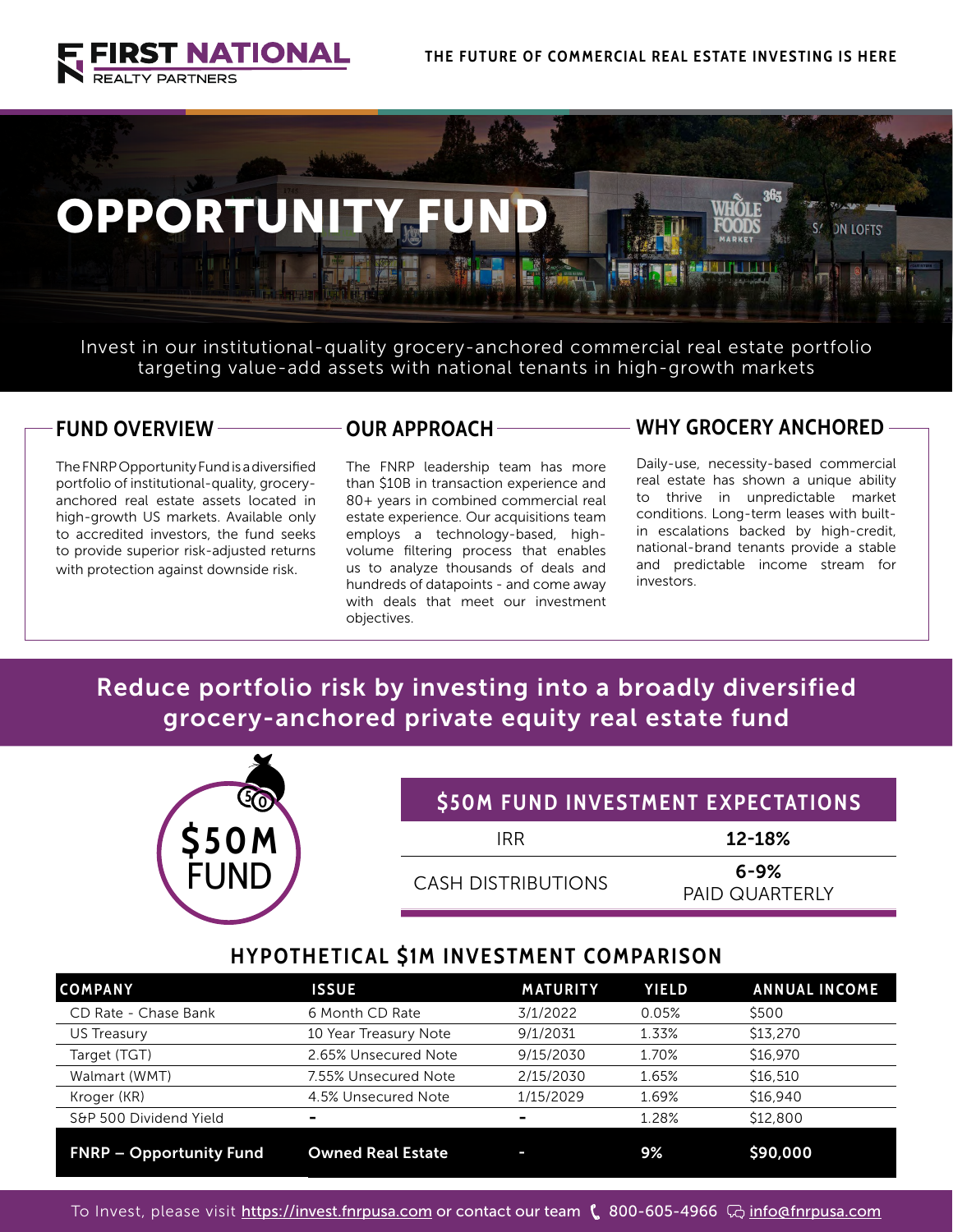

## Representative Acquisitions

Christopher Palermo Co-founder and Managing Principal



To Invest, please visit <https://invest.fnrpusa.com>or contact our team (\$800-605-4966 【 [info@fnrpusa.com](mailto:info%40fnrpusa.com?subject=Opportunity%20Fund%20FNRP)

Jared Feldman Chief Investment Officer

Kurt Padavan Chief Operating Officer

Anthony Grosso Co-founder and Managing Principal